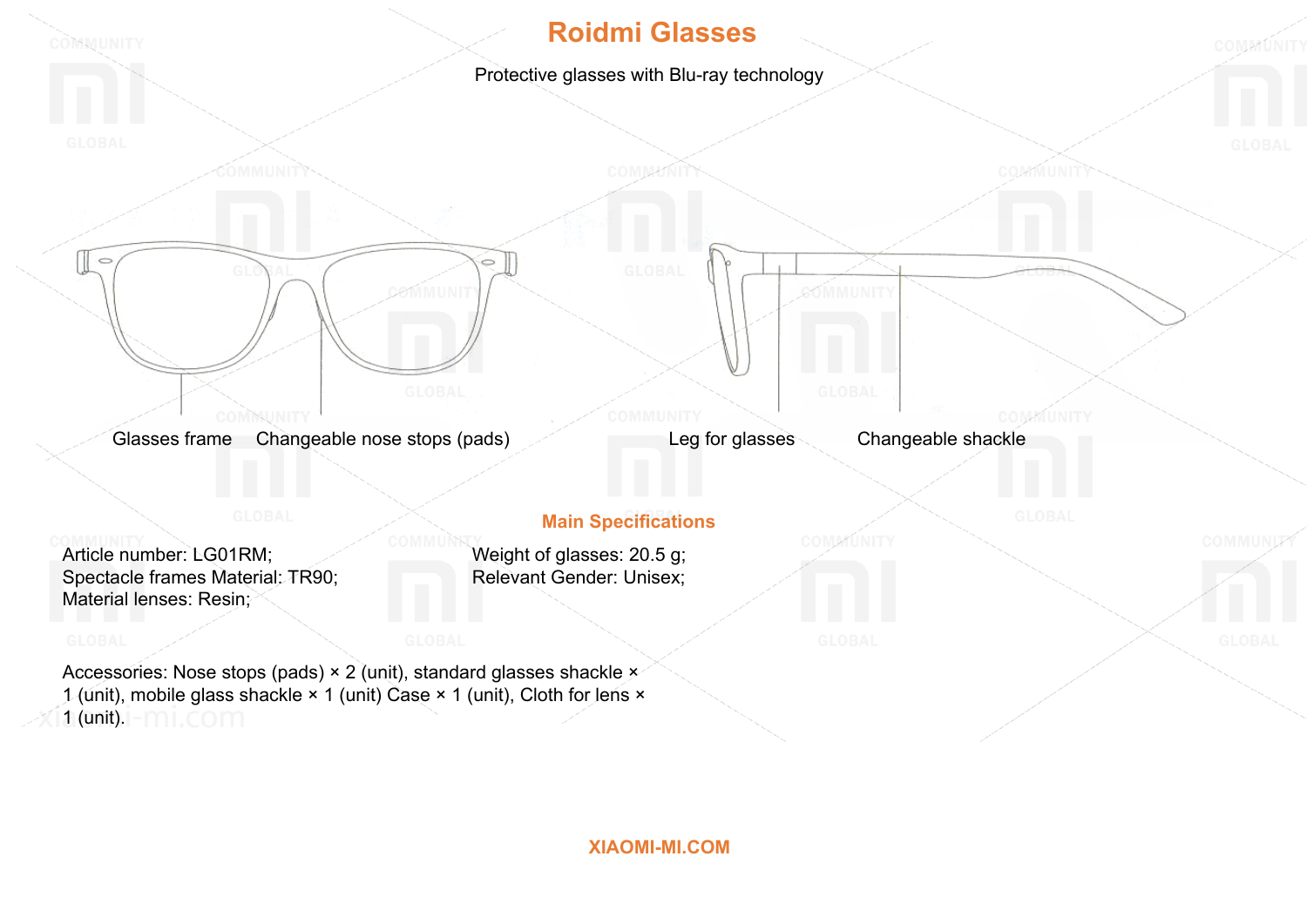# **Operating the product**

েল

iaomi-mf.com

COMMUNITY

1. Replacement of glasses shackle  $(1)$ 

Remove from a packing suitable for you shackle, look for the markings on the inside of it. L mark on the lens means a left support, R mark means the right side.

Insert a glasses shackle to the の respective holes.

COMMUNITY

Q

 $^{\circledR}$ 

Once inserted a glasses Once inserted a glasses Installation complete!<br>
shackle to lock, turn it 90 °  $\circled{3}$ 

**MAG** 

**COMMUNITY** 

COMMUNITY

COMMUNITY

COMMUNITY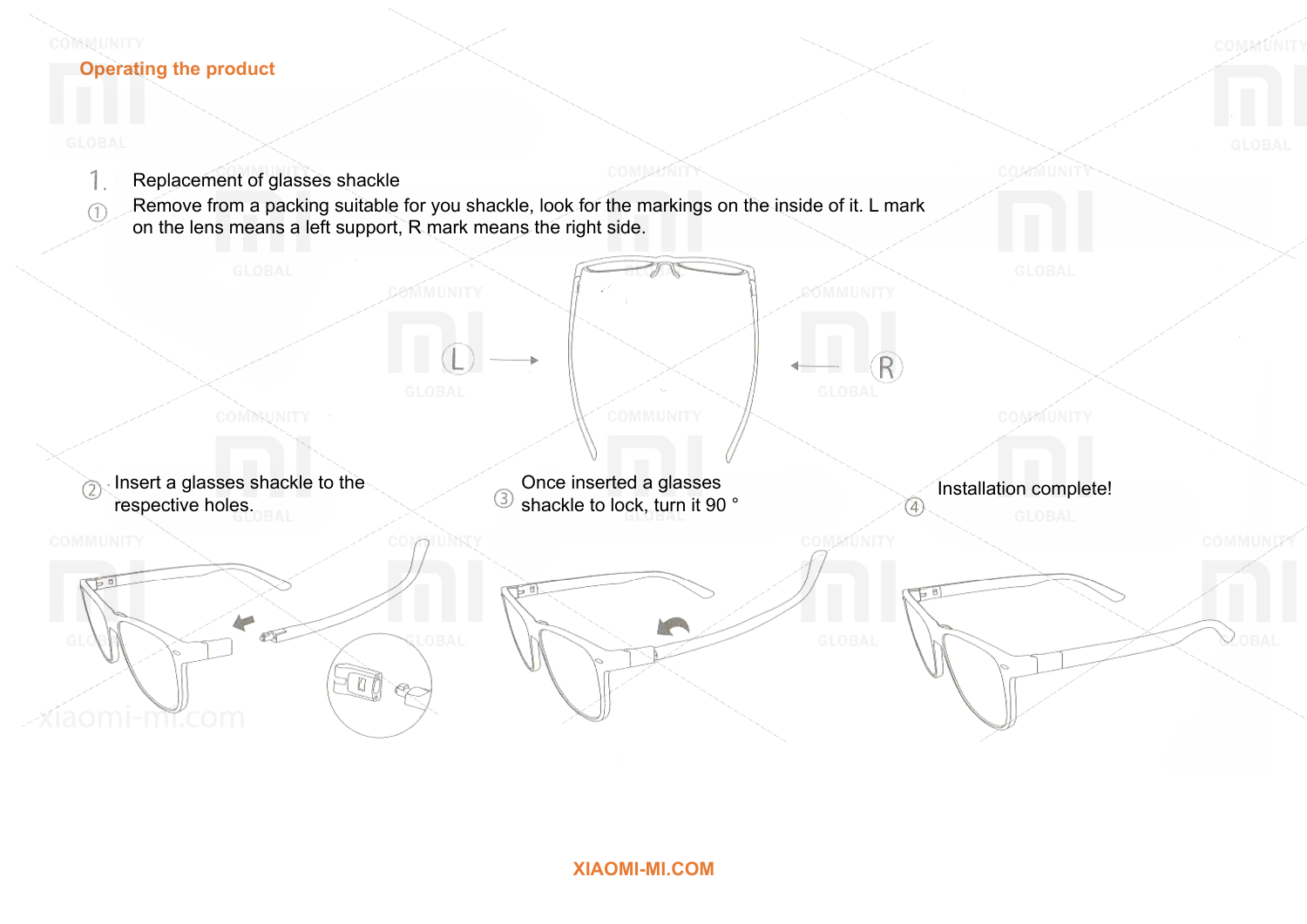### COMMUNITY **Operating the product**

- Changing a nose stop (pad) 2.
- Remove the nose stops from the package  $\bigcirc$ and select appropriate your nose.

Insert the nose stop in a hole, located on eyeglass frame to complete the installation, press firmly to nose stop become stable.

COMMÚNIT



2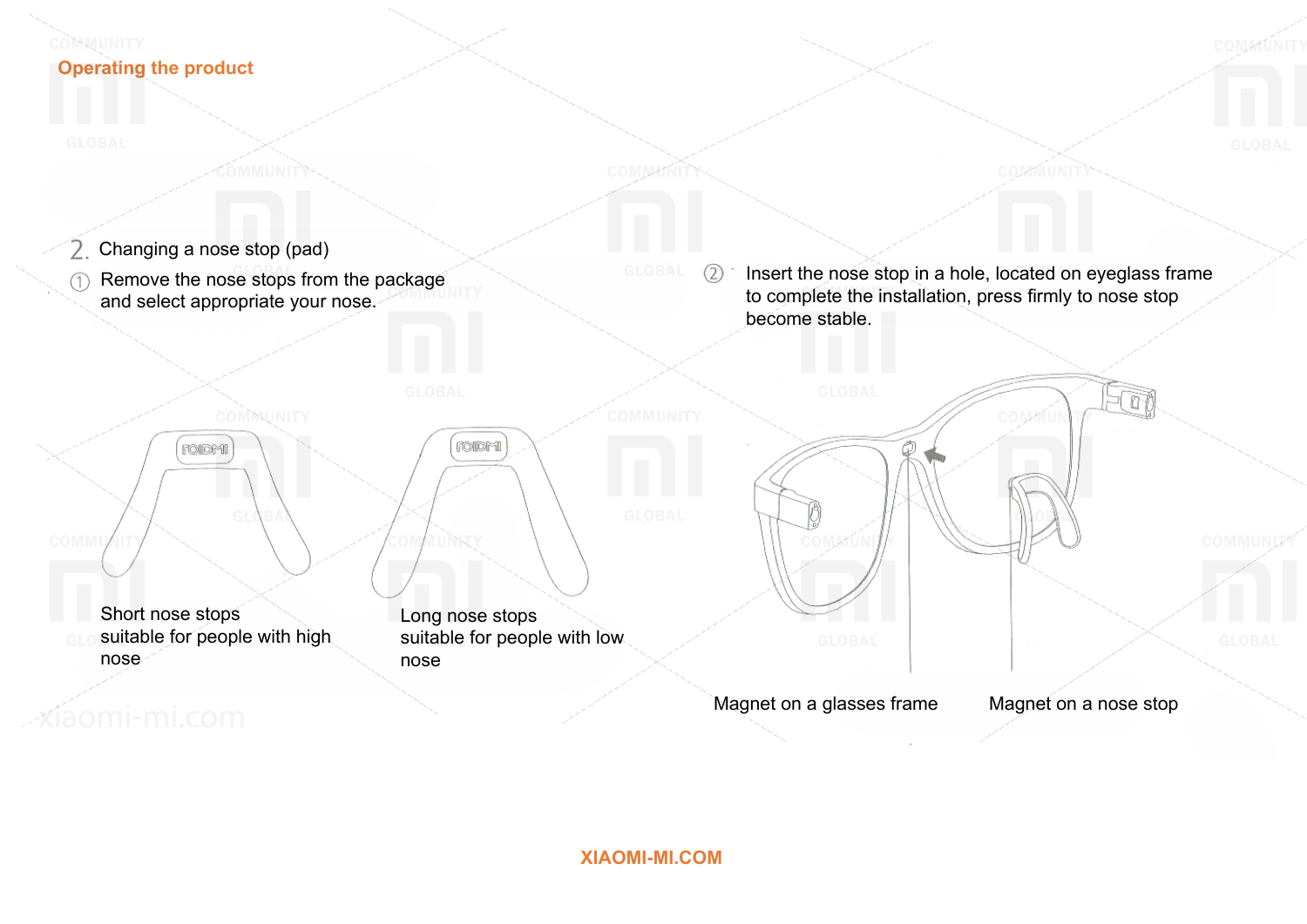#### COMMUNITY **Harmful substances in product**

| <b>GLOBAL</b><br>Presence of harmful substances |                               |    |              |          |              |      |
|-------------------------------------------------|-------------------------------|----|--------------|----------|--------------|------|
|                                                 | harmful substances            |    |              |          |              |      |
|                                                 | $'$ Pb $\theta$ <sup>BA</sup> | Hq | $\epsilon$ u | (Cr(VI)) | GLOBAL (PBB) |      |
| Plastic glasses rim                             |                               |    |              |          |              | PBDE |
| Metallic glasses rim                            |                               |    |              |          |              |      |

0: toxic and harmful substances in all components of the device are contained in an amount, below the limit value, according to SJ / T11363-2006 «the limits presence of toxic and hazardous substances in products.»

X: means the presence of toxic and hazardous substances at least one of the components of the device in an amount, that exceeds the threshold value, SJ under / T11363-2006 «the limits presence of toxic and hazardous substances in products.» **OMMUNITY** 

## **List of product malfunction**

- 1. The tail of a lens have breaks;
- 2. Perhaps degaussing of metal parts of nose stops;
- 3. Loops lose sensitivity and breaking down.

íaomi-mi.com

**XIAOMI-MI.COM**